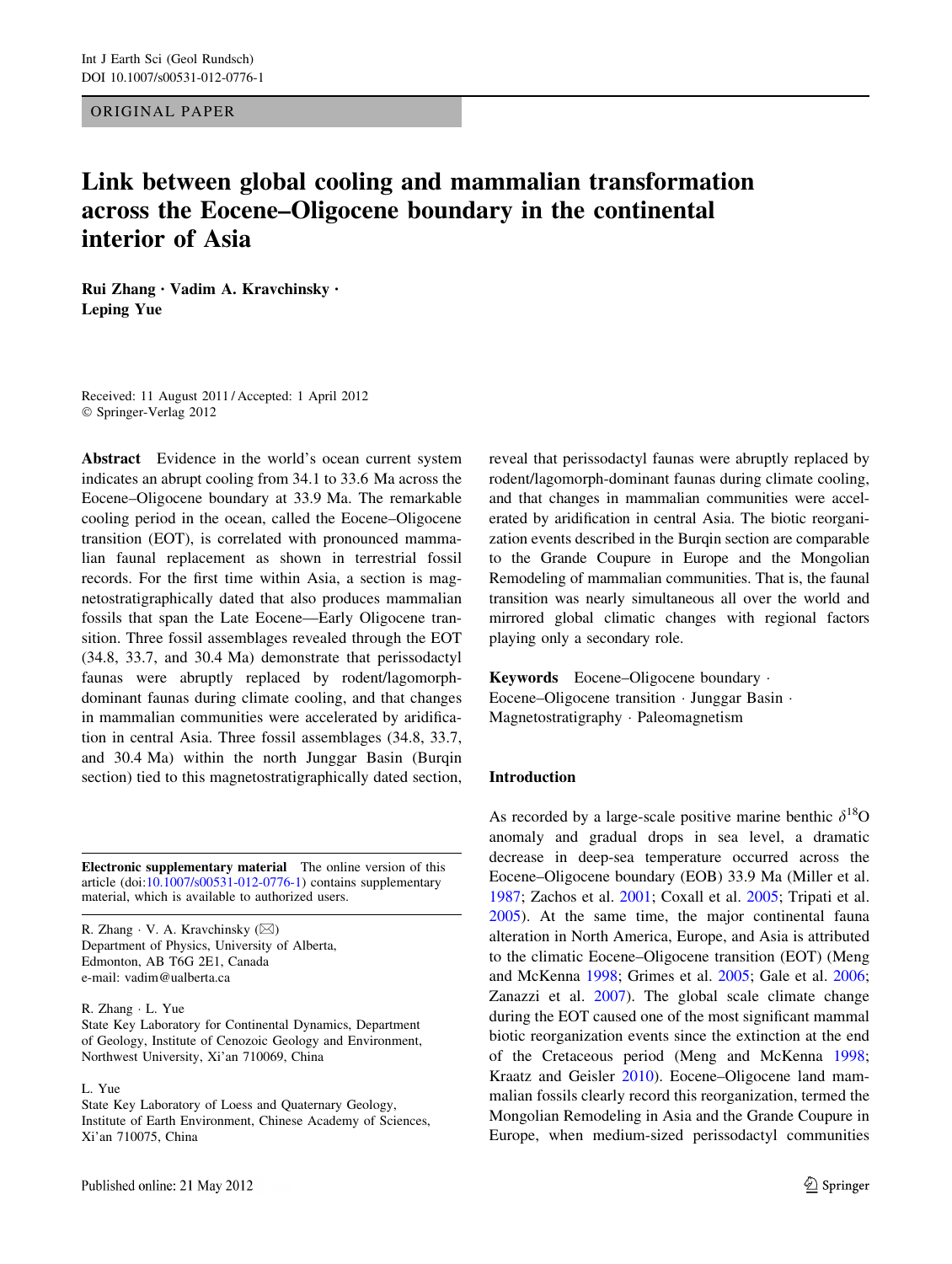were abruptly replaced by small-sized rodent/lagomorphdominant faunas (Meng and McKenna [1998;](#page-7-0) Kraatz and Geisler [2010;](#page-7-0) Costa et al. [2011\)](#page-7-0). The age of the Mongolian Remodeling, however, is still not precisely reconstructed.

A broad pattern of aridification across the late Eocene and early Oligocene epochs within central Asia was recently reported in Mongolia (Kraatz and Geisler [2010\)](#page-7-0) and the northeast Tibetan Plateau (Dai et al. [2006](#page-7-0); Dupont-Nivet et al. [2007,](#page-7-0) [2008\)](#page-7-0). Dupont-Nivet et al. [\(2007](#page-7-0), [2008\)](#page-7-0) and Abels et al. ([2011\)](#page-7-0) built an age model based on magnetostratigraphy and correlations between local/regional pollen records and a marine oxygen isotope reference curve to perform their paleoenvironmental reconstructions in the Xining Basin of northeastern Tibet. The mammalian fossils found in the upper part of the Tibetan section correspond to the late Oligocene. Dai et al. ([2006\)](#page-7-0) demonstrated that late Eocene to early Oligocene fossils were missing in Xining. Therefore, other studies are required in order to find a section with both late Eocene and early Oligocene fossils and to clarify the timing of the EOT in Asia. Kraatz and Geisler ([2010\)](#page-7-0) reported on several sections across the EOT from Mongolia. Their age model was based on a magnetostratigraphic compilation and direct tie points to the geomagnetic polarity time scale (GPTS) via radioisotopically dated basalts for a few short sedimentary sequences that sometimes contained only one or two normal/reversed polarity zones. Although the authors described faunal transitions during the EOT, late Eocene faunas were not found. Finding both late Oligocene and early Eocene faunas in one section would confirm the timing of the EOT and determine the upper/lower limits of the transition in continental Asia.

To better understand the character and timing of the faunal transformation in Asia compared to Europe, as well as differences and similarities between continental and oceanic climate changes around the Eocene–Oligocene boundary, we studied the Burgin section (northern Junggar) Basin, central Asia). The section is situated 1,000 km to the west of the Mongolian section described by Kraatz and Geisler ([2010](#page-7-0)). Our section could be compared to sections from similar time intervals in Europe and Mongolia in order to specify a linkage to faunal transformation during the EOT (Wu et al. [2004;](#page-7-0) Ye et al. [2005](#page-7-0); Ni et al. [2007](#page-7-0); Costa et al. [2011\)](#page-7-0).

The Junggar Basin, formed during late Paleozoic, Mesozoic, and Cenozoic, is a large-scale piled sedimentary basin bounded by the Tian-Shan Mountains to the south and the Altay Mountains to the north. Bosboom et al. [\(2011](#page-7-0)) demonstrate the remnants of a large epicontinental sea at the end of Eocene in the middle of the Asian continent. In this paper, we base the timing of terrestrial cooling and aridification on our magnetostratigraphic dating of mammalian fauna findings in the Burqin section.

### Mammalian fossils of the Burqin section

The terrestrial Tertiary strata on the northern bank of the Irtysh River near Burqin City (Fig. 1) consist of lower rusty-yellow and purplish red beds of the Irtysh River Formation, and upper yellowish-green sandstones with variegated green mudstones beds of the Keziletuogayi Formation (Ye et al. [2005](#page-7-0); Ni et al. [2007](#page-7-0)). All stratigraphic layers in the northern part of the Junggar Basin are horizontal, and there are no signs of sedimentary discontinuities or tectonic deformations in the region that makes the Burqin section one of the key sections to study the EOT in Asia. The sedimentary strata are folded and steep only in the southern periphery of the basin (Carroll et al. [1990](#page-7-0)).

Three mammalian fossil assemblages were found across the EOB during 1998 to 2006 within the Keziletuogayi Formation in the Burqin section (Wu et al. [2004](#page-7-0); Ye et al.



Fig. 1 a Study area location in Asia. b Location of the Junggar Basin and the Burqin section. The key Eocene–Oligocene localities in Asia: 1 Mongolia (Kraatz and Geisler [2010\)](#page-7-0); 2 Xining Basin (Dai et al. [2006](#page-7-0); Dupont-Nivet et al. [2007](#page-7-0), [2008](#page-7-0)). Our study area is marked as a star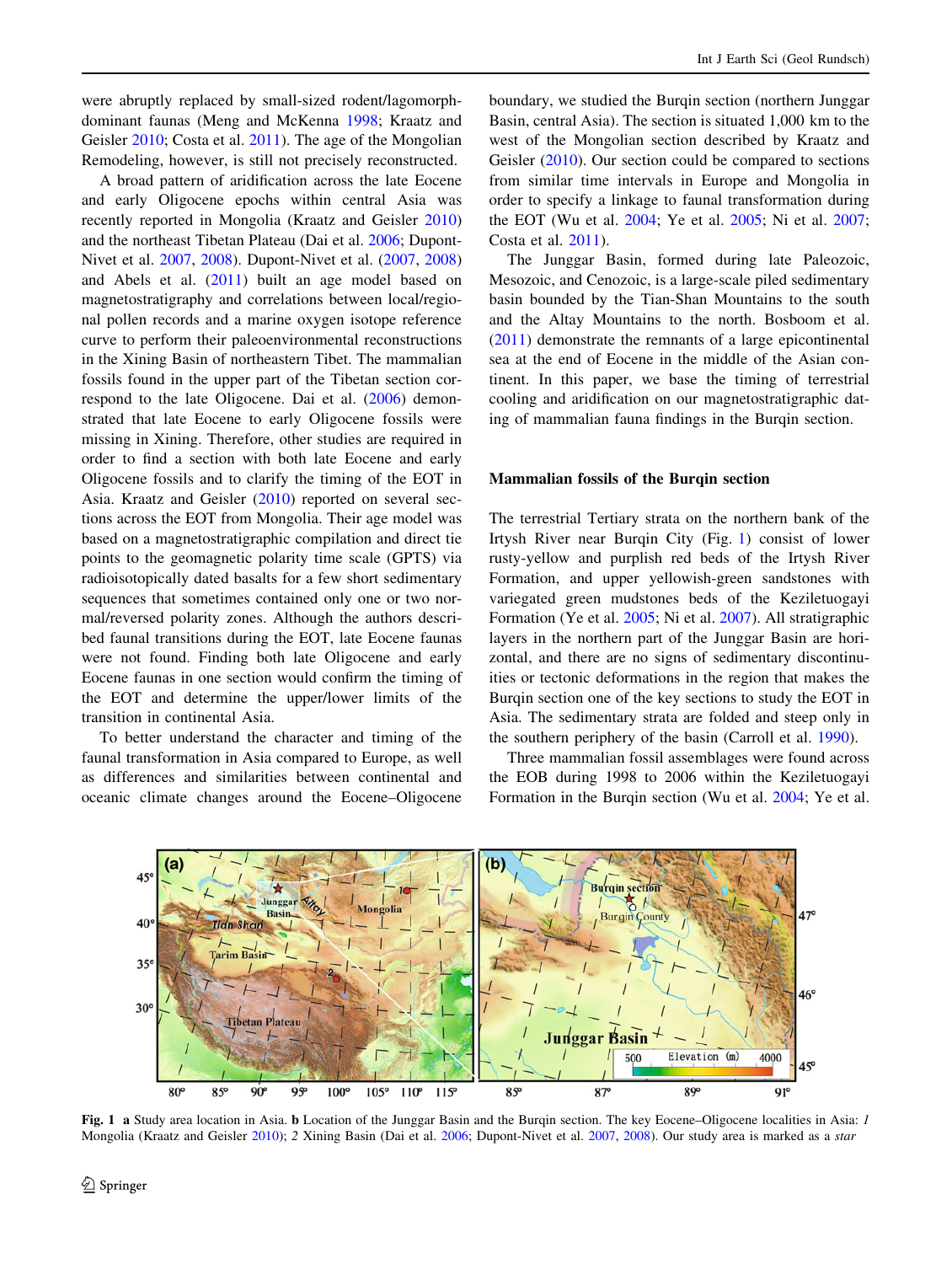<span id="page-2-0"></span>[2005;](#page-7-0) Ni et al. [2007\)](#page-7-0). The first assemblage was discovered in a 70-mm thin layer of black manganese siltstone in grayish green mudstone at a depth of 58 m. These findings are described in detail by Ye et al. [\(2005](#page-7-0)) and Ni et al.  $(2007)$  $(2007)$  (see Table 1 in Ni et al.  $(2007)$ ) and Figure SM-1 in the online Supplementary Materials). The first assemblage is similar to the Khoer-Dzan and Ergilin faunas of Mongolia (Wu et al. [2004](#page-7-0); Ye et al. [2005;](#page-7-0) Ni et al. [2007\)](#page-7-0). Six species representing four families include Cadurcodon cf. C. ardynensis, Amynodontidae gen. et sp. indet., Gigantamynodon giganteus, Indricotheriinae gen. et sp. indet., Rhinocerotidae gen. et sp. indet., and Brontotheriidae gen. et sp. indet.; all are perissodactyls. There were no fossils of small mammals found in the paleontological screenwashing. The apparent lack of forest-related species like euprimates, chiropterans, and plesiadapiformes suggests an absence of dense forest in Burqin during the studied interval. Rhynchosia and Elaeagnus pollen findings and evidence of perissodactyl-dominant mammals indicate a warm subtropical climate (Ye et al. [2005\)](#page-7-0).

The second mammalian assemblage includes fossils found at a depth of 45 m in a 1.7 m layer of brown mudstone in between green sandstone strata (Fig. 2) (Ye et al. [2005;](#page-7-0) Ni et al. [2007](#page-7-0)). Fossils collected from the Burqin section and two other neighboring localities of the same stratigraphic level represent 13 species from 7 mammalian genera (see Table 1 in Ni et al. ([2007](#page-7-0)) for the complete listing); all are mammals similar in size to Hyaenodon sp. and Desmatolagus sp. and comparable to early Shandgolian faunas (Ye et al. [2005](#page-7-0); Ni et al. [2007\)](#page-7-0) (also spelled as Hsandagolian faunas in literature). The perissodactyl components entirely disappear in the second mammalian fossil assemblage. Such a critical change in the mammalian assemblage indicates a faunal transformation from perissodactyl-dominant mammals to rodents and lagomorphs within the section.

The third assemblage, collected at a depth of 65 m in green mudstone, is similar to the second, but importantly reflects a faunal change from the lower two assemblages. The dominant small-sized mammals of the third assemblage included 16 species similar in size to Palaeoscaptor cf. P. acridens and Tupaiodon cf. T. morrisi, and analogous to the Shandgolian from Mongolia (Meng and McKenna [1998](#page-7-0); Ye et al. [2005;](#page-7-0) Kraatz and Geisler [2010\)](#page-7-0).

The faunas transition in the Burqin basin correspond to the Mongolian Remodeling and the Grande Coupure from Europe (Meng and McKenna [1998](#page-7-0); Wu et al. [2004](#page-7-0); Ye et al. [2005](#page-7-0); Ni et al. [2007\)](#page-7-0) linking those areas to the same global cooling event across the Eocene–Oligocene boundary. In all of these sections, Late Eocene faunas were dominated by large perissodactyls, whereas the Early Oligocene faunas are rich in rodents and lagomorphs.

# The magnetostratigraphic result

In the Burgin section, we were able to sample a 128 m interval that corresponds to the Irtysh River (lower part of the section) and Keziletuogayi (upper part of the section) formations at the north bank of the Irtysh River. Paleomagnetic sampling was performed approximately every 0.5 m. The paleomagnetic fold test could not be applicable because of the horizontal bedding orientation. The uppermost stratum of the section was dominated by a massive grayish-white fluvial conglomerate that made paleomagnetic sampling unfeasible. Therefore, our sampling began from the grayish lacustrine sandstone and mudstone layers beneath the conglomerate layer. There was a general trend toward coarser particles upward to the top of the section. At a depth of 26–37 m, the lithology of the Keziletuogayi Formation was dominated by coarse yellowish sandstone, which also did not yield to paleomagnetic analysis.

We performed measurements of magnetic susceptibility (MS or  $\chi$ ) versus temperature ( $\chi$ -T curves) of the bulk sediment using an AGICO KLY-3 Kappabridge susceptibility meter coupled with a CS-3 high-temperature furnace,

dependence of magnetic susceptibility for representative samples from the Burqin section

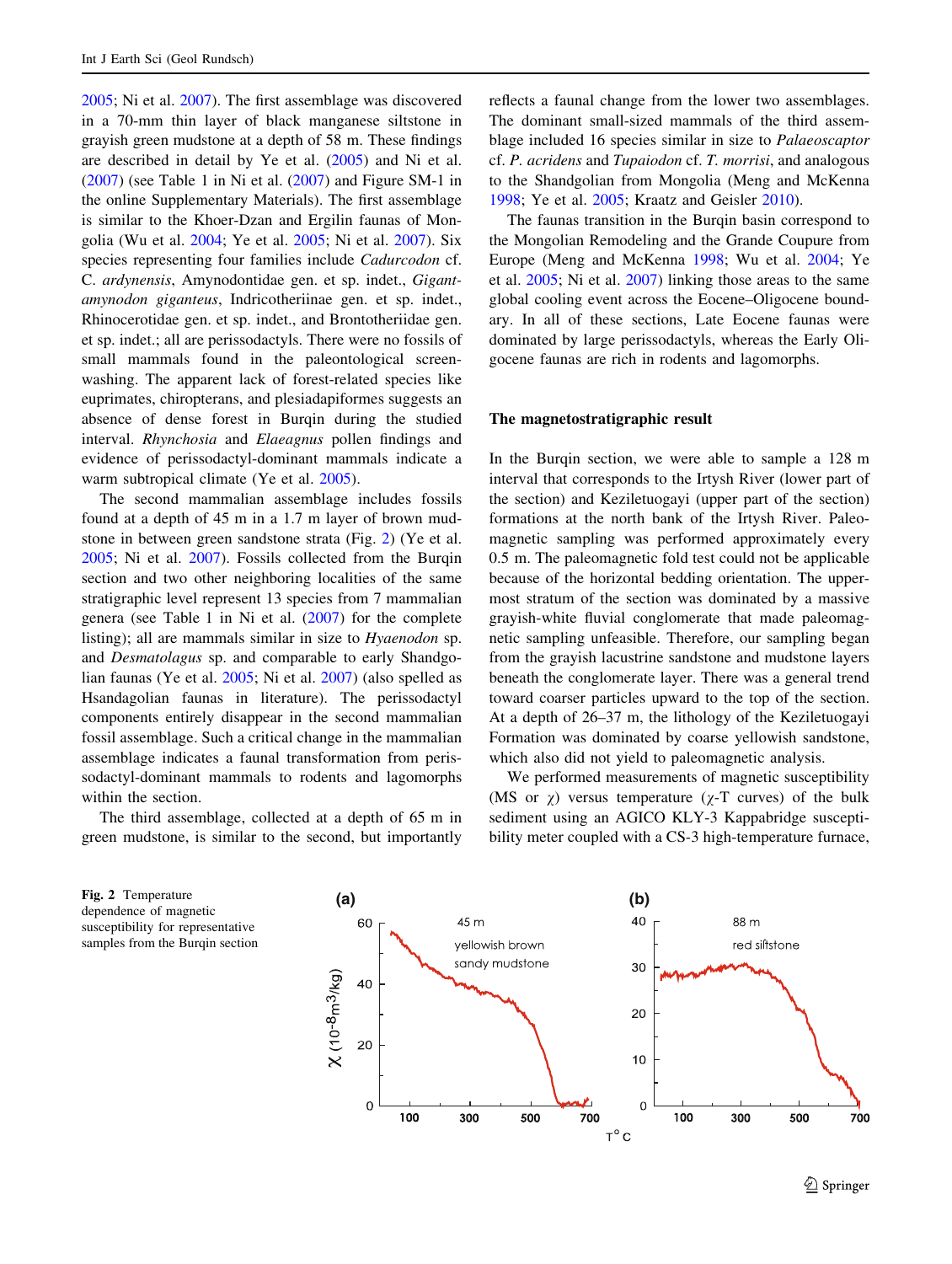![](_page_3_Figure_1.jpeg)

Fig. 3 Representative orthogonal vector projections of stepwise thermal demagnetization of natural remanent magnetization for the Burqin section. Demagnetization steps are in °C for all plots; open

from room temperature to 700  $^{\circ}$ C in an argon atmosphere to prevent oxidation during heating. As shown in Fig. [2,](#page-2-0) the  $\chi$ -T curves usually can be divided into two categories according to their Curie-temperature behavior. The Type I curve (Fig. [2](#page-2-0)a) represents the MS of brown sandstones or sandy mudstones and demonstrates a characteristic decline in magnetic susceptibility from 450 to 585  $\degree$ C, a characteristic of sediment containing magnetite. A moderate decrease in MS below 200 $\degree$ C is caused by contributions of paramagnetic minerals following the Curie–Weiss law. The Type II curve (Fig. [2](#page-2-0)b) represents the MS of red siltstones and mudstones. The curve demonstrates two critical decreases in MS at 585 and 690  $\degree$ C, indicating that magnetite and hematite are major contributors.

Magnetic remanence was measured with a 2-G, threeaxis, cryogenic magnetometer housed inside a magnetic shield with a background magnetic field of less than 300 nT. In the laboratory, we thermally demagnetized 178 samples from different depth intervals, applying 12–16 temperature steps up to  $690\text{ °C}$  and measured the natural remanent magnetization (NRM) after every step.

and solid circles represent vector endpoints projected onto vertical and horizontal planes, respectively

Representative orthogonal vectors diagrams demonstrate that the studied samples possess two magnetic components. The low-temperature component (LTC) does not decay toward the original and usually could be removed at 250 °C (Fig.  $3b-d$ ). In a few samples, the LTC was removed at 450  $\degree$ C (Fig. 3a). The high-temperature component (HTC) was observed from 300 to 585  $\degree$ C in greystones and to  $690 °C$  in redstones and always decayed toward the origin on the orthogonal diagrams. The same HTC direction in gray and red beds with magnetite and hematite, respectively, as the carriers of magnetization is defined as the characteristic remanent magnetization (ChRM) direction.

Our paleomagnetic analyses yielded reliable ChRM directions from 126 samples. We identified 11 normal polarity and 11 reversed polarity intervals. The detailed magnetostratigraphy was determined by declination and inclination correlations to the geomagnetic polarity time scale of Cande and Kent [\(1995](#page-7-0)). In the Burqin section, 96 stable HTC directions were selected for the calculation of the mean paleomagnetic direction: declination  $D = 359.6^{\circ}$ ,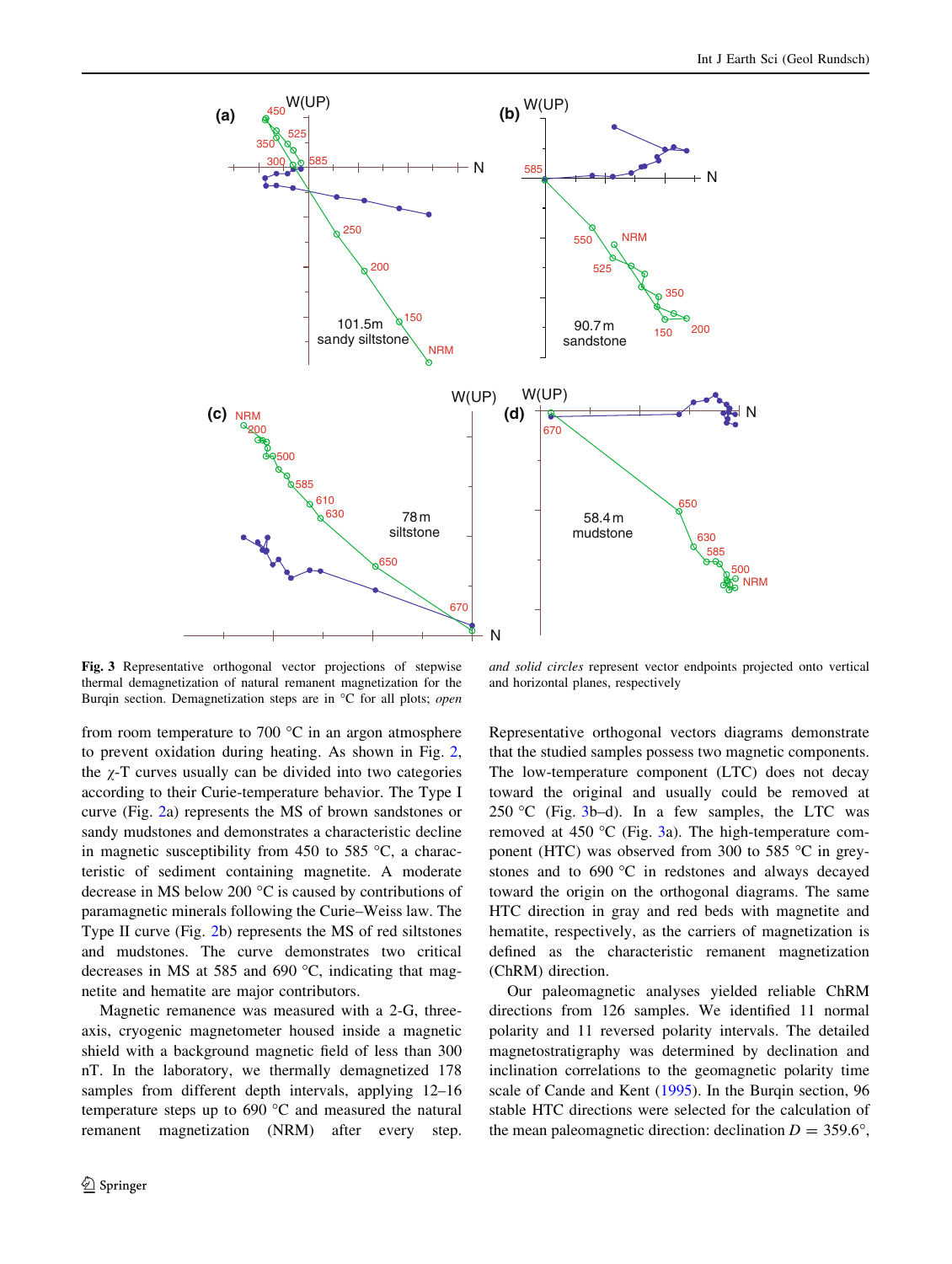![](_page_4_Figure_1.jpeg)

Fig. 4 Equal area projection of the high-temperature component directions for 96 stable samples in the Burqin locality (plotted using PaleoMac software (Cogné [2003](#page-7-0)). Closed (open) symbols: downward (upward) inclinations. A red (green) star represents the mean

inclination  $I = 57.1^{\circ}$ ,  $k = 13.3$ , and  $\alpha_{95} = 4.1^{\circ}$  (precision parameter and half-angle radius of the 95 % probability confidence cone). The presence of two opposite polarity directions yields a positive reversal test (class B, following the classification of McFadden and McElhinny [1990\)](#page-7-0) (Fig. 4). At 95 % confidence, the difference between normal (N) and reverse (R) polarities is 5.7° ( $D<sub>N</sub> = 0.1$ °,  $I<sub>N</sub> = 64.4$ °,  $k =$  $12.0, \alpha_{95} = 7.7^{\circ}, N = 53$  samples;  $D_R = 181.7^{\circ}, I_R = 55.5^{\circ}$ ,  $k = 15.2$ ,  $\alpha_{95} = 6^{\circ}$ ,  $N = 43$  samples), which is less than the critical angle  $\gamma_c = 8.2^\circ$ .

Paleontological constraints show that perissodactyls dominate faunas of the Late Eocene, and that rodents and lagomorphs (second and third assemblages in our section) are the dominant faunas of the Early Oligocene. In the context of our study, this suggests that the Eocene–Oligocene boundary is between the first and second assemblages of the Burqin section (Wu et al. [2004](#page-7-0); Ye et al. [2005;](#page-7-0) Ni et al. [2007\)](#page-7-0). We matched our polarity scale to the GPTS in the most evident intervals of reverse polarity at 40–55 m, R2 and R3, to the long reverse polarity chrons C13r and C15r, separated by a shorter normal polarity chron C15n (Fig. [5](#page-5-0)). We then matched other polarity intervals further up and down the section (Table [1](#page-6-0)). Although alternative models for correlation to the GPTS exist (see below), our model in Fig. [5](#page-5-0) provides the most reasonable fit that is in agreement with (1) the mammalian fossil assemblages of the Keziletuogayi Formation found in the section and (2) the gradual increase in sedimentary grain size from fine

direction for the normal (reverse) polarity based on its  $\alpha_{95}$  circle of confidence. Black star represents the mean direction of the section with its corresponding  $\alpha_{95}$  circle of confidence

grain sediment at the bottom of the Burqin section to medium and course sandstone at the top of the section [the rate of sedimentation increased from 0.78 to 0.95 cm/kyr (Fig. [6\)](#page-6-0)].

Linear interpolation between the magnetic chrons yields ages of 34.8 and 33.7 Ma, respectively, for the first and second faunal assemblages (Fig. [5](#page-5-0)). The third assemblage is right above the N1 normal polarity of our sequences and corresponds to an age of 30.4 Ma.

The alternative magnetostratigraphic model (Figure SM-2 in the online Supplementary Materials) was rejected because it unreasonably shifts the Burqin faunal transition far upward in the studied cross-section. In the rejected model, the transition does not correspond to the EOB and marine oxygen isotope curve transition. The model would also imply the sedimentation rate decreases from 0.78 to 0.56 cm/kyr around the central segment of the studied section and then sharply increases again to the top of the section. It contradicts the field observation of the gradual increase in the sedimentary grain size at the central part of the cross-section.

### Discussion

The fossil assemblages from the Burqin section provide paleontological evidence for the onset of important environmental change across the EOT that is consistent with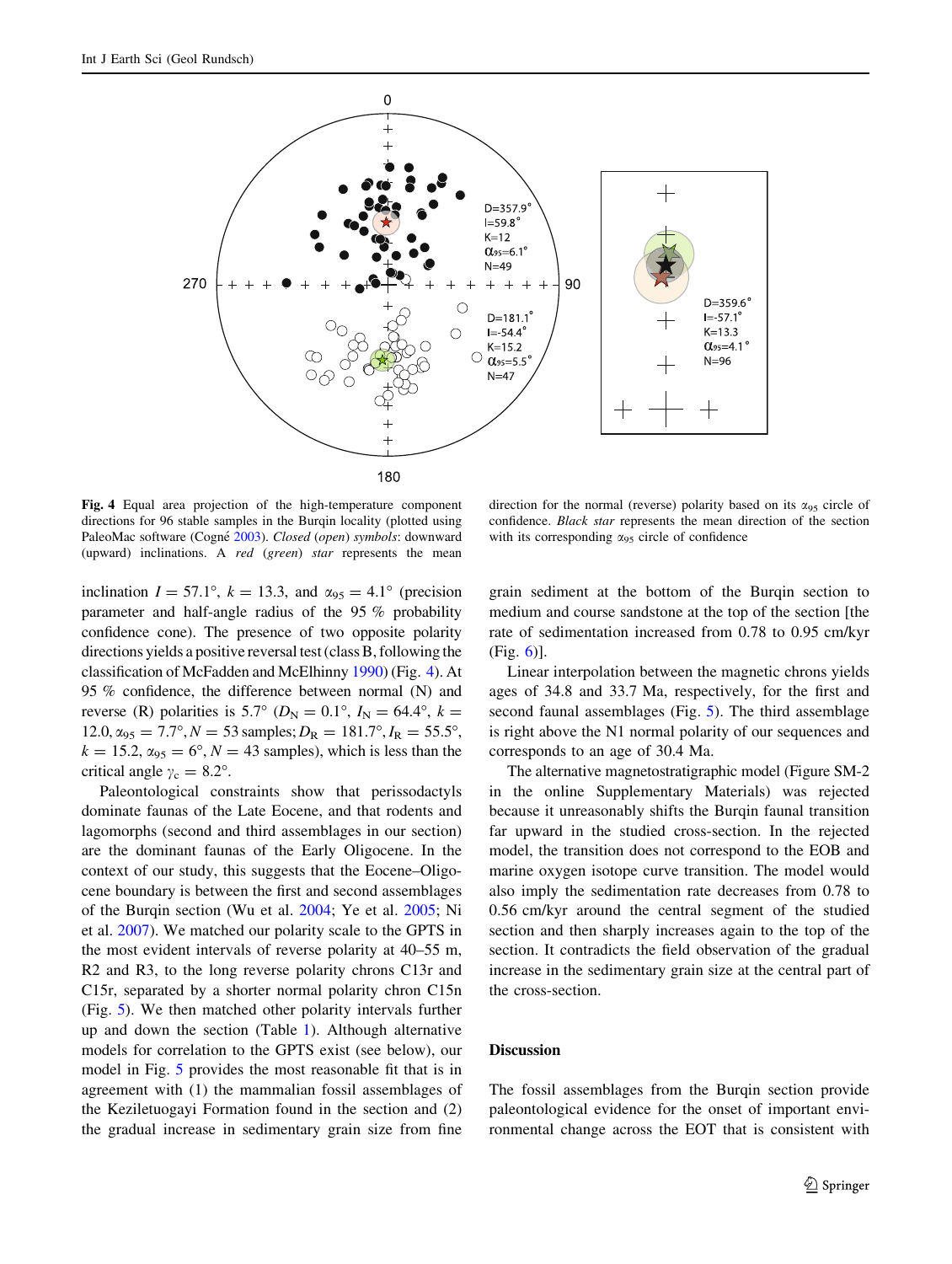<span id="page-5-0"></span>![](_page_5_Figure_1.jpeg)

Fig. 5 Detailed magnetostratigraphy of the studied section and its correlation with the GPTS of Cande and Kent ([1995\)](#page-7-0). The EOB is at 33.9 Ma (Gradstein et al. [2004](#page-7-0)). Marine oxygen isotope curve from Coxall et al. [\(2005](#page-7-0)). The terrestrial EOT in the Junggar Basin is constructed in this study. Numbers in the circles denote the faunal assemblage 1, 2 and 3. 1 mudstone, 2 siltstone, 3 fine sandstone, 4

the global climate shift characterized by a gradual decrease in deep-sea temperature (Coxall et al. [2005;](#page-7-0) Tripati et al. [2005\)](#page-7-0) recorded in the marine oxygen isotope curve (Fig. 5). The prominent terrestrial biotic reorganization in central Asia has been recognized and named the Mongolian Remodeling (Meng and McKenna [1998](#page-7-0)). The Mongolian Remodeling is characterized by a shift from Eocene perissodactyl-dominant faunas to Oligocene rodent/lagomorph-dominant faunas. Recently, Kraatz and Geisler [\(2010](#page-7-0)) demonstrated that the first post-Mongolian Remodeling faunas appeared as Hsandagolian EALMA found in the Hsanda Gol Formation in Mongolia at 33.3 Ma. The earliest rodent/lagomorph-dominant fauna in our section was found at 33.7 Ma (Fig. 5), indicating that

intermediate size sandstone, 5 coarse sandstone, 6 conglomerate, 7 normal polarity interval, 8 reversed polarity, 9 uncertain polarity, 10 faunal assemblage number after Ni et al. ([2007\)](#page-7-0), perissodactyldominant mammalian fossils compose the assemblage 1, and rodent/ lagomorph-dominant fossils compose the assemblages 2 and 3

these faunas could have appeared throughout central Asia at least 0.4 Myr earlier than was previously suggested (Kraatz and Geisler [2010](#page-7-0)).

Dupont-Nivet et al. ([2007\)](#page-7-0) demonstrated that the aridification in central Asia around the EOB was a result of global climatic cooling. The major Tibetan uplift occurred a little earlier ( $\sim$ 38 Ma) based on the Xining Basin data (Dupont-Nivet et al. [2008\)](#page-7-0). Gravel stratum in the upper part of the study section indicates a larger river input to the ancient lake (or intracontinental sea area) at the Burqin site at  $\sim$  30 Ma. The courser grain horizons could indicate the Central Asian epicontinental sea retreat around EOT as discussed by Bosboom et al. ([2011\)](#page-7-0). While we observe sedimentation rate changes precisely at the EOB, the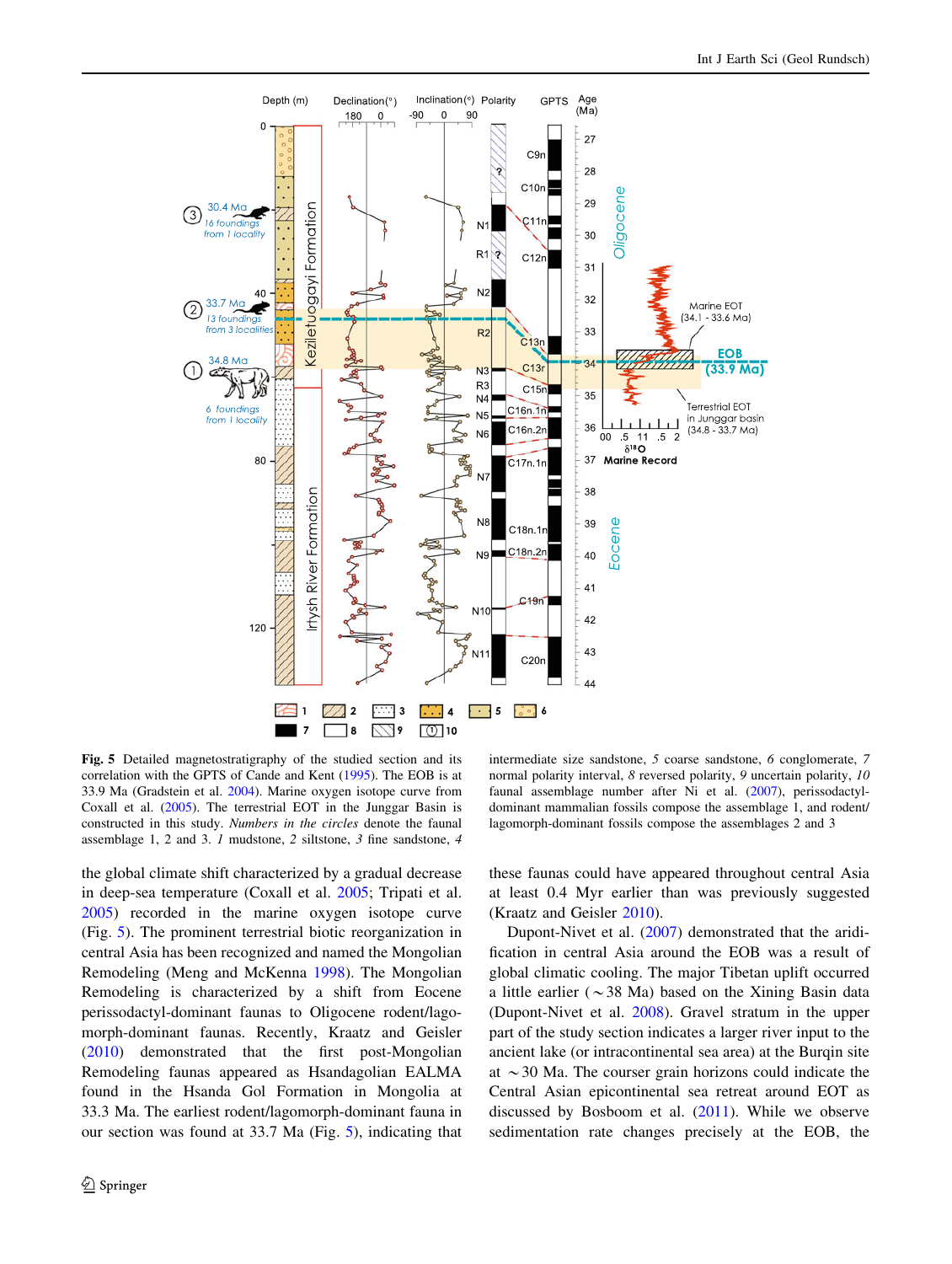<span id="page-6-0"></span>Table 1 Magnetostratigraphic age model for the Burqin section

| Depth<br>(m) | Polarity chron<br>intervals (Ma) | Polarity chron<br>nomenclature |
|--------------|----------------------------------|--------------------------------|
| 19.50        | 30.479                           | $C12n$ end                     |
| 44.25        | 33.545                           | C13n                           |
| 58.35        | 34.655                           | $C15n$ end                     |
| 59.20        | 34.940                           | C15n                           |
| 64.75        | 35.343                           | $C16n.1n$ end                  |
| 66.00        | 35.526                           | C16n.1n                        |
| 69.75        | 35.685                           | $C16n.2n$ end                  |
| 76.50        | 36.341                           | C16n.2n                        |
| 79.25        | 36.618                           | $C17n.1n$ end                  |
| 99.00        | 39.552                           | C18n.1n                        |
| 101.75       | 39.631                           | $C18n.2n$ end                  |
| 103.00       | 40.130                           | C18n.2n                        |
| 115.25       | 41.257                           | $C19n$ end                     |
| 115.75       | 41.521                           | C19n                           |
| 121.75       | 42.536                           | $C20n$ end                     |
| 132.00       | 43.789                           | C20n                           |

Correlation was performed using the GPTS of Cande and Kent [\(1995](#page-7-0))

![](_page_6_Figure_4.jpeg)

Fig. 6 Stratigraphic level in meters versus age according to magnetostratigraphic correlation with the GPTS in the Burqin section. Sedimentation rates of 0.78 and 0.95 cm/kyr are shown near fine grain (dashed line) and coarser grain (solid line) sediment intervals in the section. *Circles* (*triangles*) correspond to the geomagnetic event boundaries from Fig. [5](#page-5-0) for the fine (*coarser*) grain sediments

mechanism that drove this is unclear as the region was concurrently undergoing major tectonic uplift, climatic change, and sedimentological regime change; all of which are themselves closely intertwined. Regardless of the mechanism, however, it is clear that the sedimentation rate change we observe is strongly correlated temporally to both regional and global events of the Eocene–Oligocene Transition.

Most importantly, our studies imply that mammalian reorganization occurred as a result of global cooling and Asian aridification as shown by Dupont-Nivet et al. [\(2007](#page-7-0)).

The uplift of the Tibetan Plateau and the retreat of the Paratethys epicontinental sea triggered aridification of continental Asia (Graham et al. [2005;](#page-7-0) Harris [2006;](#page-7-0) Rowley and Currie [2006](#page-7-0); Zhang et al. [2007](#page-7-0); Dupont-Nivet et al. [2007](#page-7-0), [2008](#page-7-0)), which occurred 3 Myr before the EOB (Dupont-Nivet et al. [2008](#page-7-0)). Therefore, global cooling may have driven faunal turnover observed during the EOT within Asia. Faunal reorganization within the Junggar Basin occurred quickly, most likely between 34.8 and 33.7 Ma, and was followed by a long period of faunal stability. Such terrestrial faunal change matches overall patterns of reorganization during the marine EOT (34.1–33.6 Ma), both of which were nearly coincident with the EOB (33.9 Ma) (Coxall et al. [2005](#page-7-0)). It is possible that the terrestrial EOT in the Junggar Basin could have terminated (33.7 Ma) slightly before the onset of the marine EOT (33.6 Ma) and the Grande Coupure in Europe (Costa et al. [2011\)](#page-7-0).

# Conclusions

Three fossil assemblages revealed in the Burqin locality (34.8, 33.7, and 30.4 Ma) demonstrate that perissodactyl faunas were abruptly replaced by rodent/lagomorphdominant faunas. Our study establishes the age of fauna transformations across the Eocene–Oligocene boundary (33.9 Ma) in central Asia for the first time. The Eocene– Oligocene transition in central Asia occurred at nearly the same time as it occurred in Mongolia (Kraatz and Geisler [2010](#page-7-0)) and Tibet (Dupont-Nivet et al. [2007](#page-7-0), [2008\)](#page-7-0). These findings strongly suggest that global cooling played a leading role in the aridification and faunal transformation in Asia.

Acknowledgments We thank Drs. Jin Meng (American Museum of Natural History), Jie Ye, Wenyu Wu, Xijun Ni, Bin Bai (Institute of Vertebrate Paleontology and Paleoanthropology, Chinese Academy of Sciences), Shundong Bi (Indiana University of Pennsylvania), and Jianqi Wang (Northwest University, Xi'an) for their valuable help during the fieldwork. We thank Dr. Brian Kraatz and Dr. Thomas Martin for providing their constructive comments that led to substantial improvement of our manuscript. We thank Marcia Craig for her editing of the text before our submission to the journal. The study was partially funded by the Natural Sciences and Engineering Research Council of Canada's support of V.A.K. Measurements were funded through support for V.A.K. by the Canadian Foundation for Innovation and the University of Alberta and for L.Y. by the National Natural Science Foundation of China (grant 41072136).